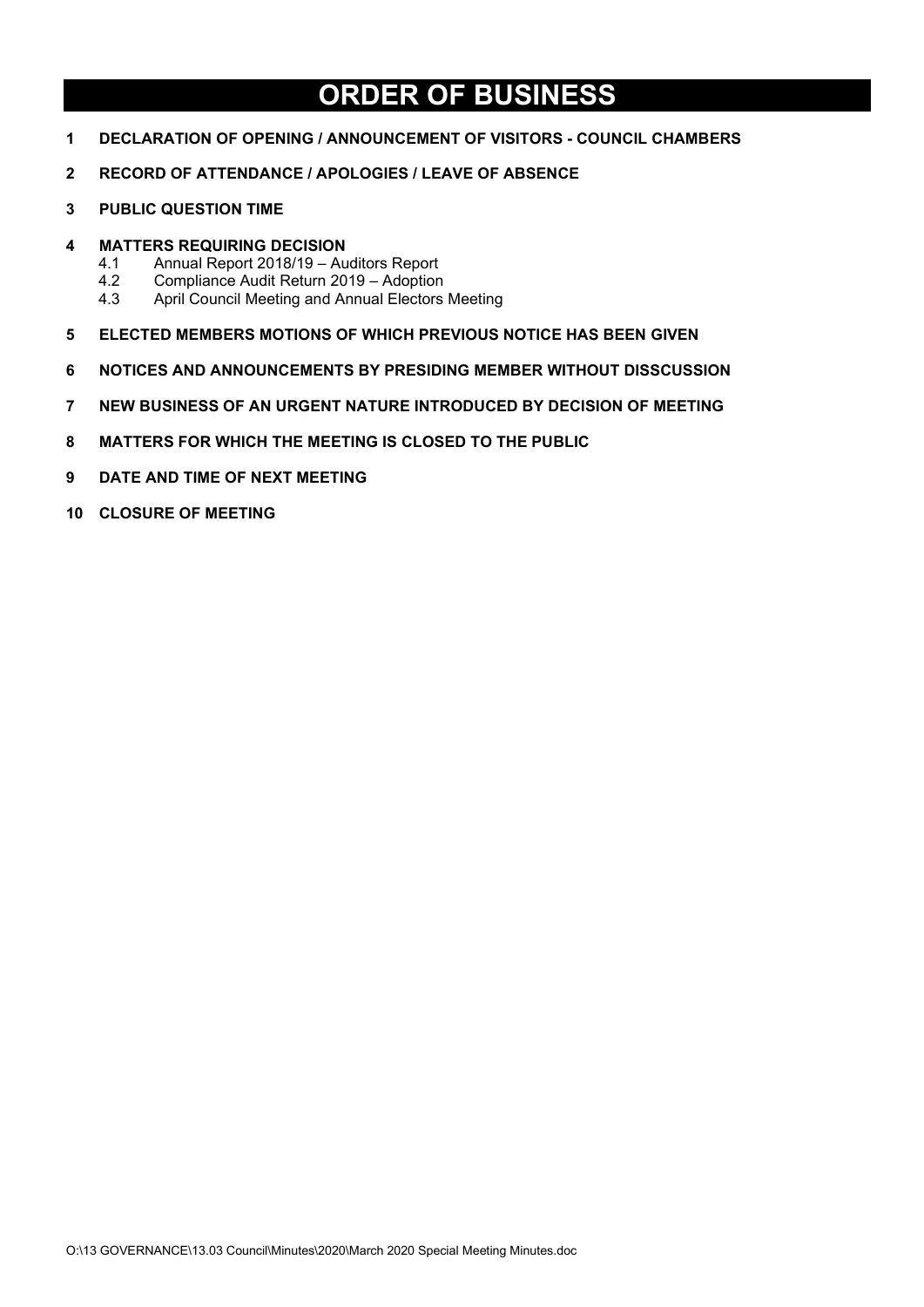### **Minutes of a Special Meeting of Council held in the Council Chambers on Wednesday 1 April 2020 commencing at 3.43pm**

#### **1. DECLARATION OF OPENING / ANNOUNCEMENT OF VISITORS**

#### **2. RECORD OF ATTENDANCE/APOLOGIES/LEAVE OF ABSENCE**

| <b>Allenuance</b>         |                                |                  |
|---------------------------|--------------------------------|------------------|
| <b>BD</b> West            | President                      | West Ward        |
| <b>B</b> Smoker           | Councillor                     | West Ward        |
| J Noble                   | Councillor                     | <b>Town Ward</b> |
| R Bowey (via phone link)  | Councillor                     | <b>Town Ward</b> |
| L Varone (via phone link) | Councillor                     | East Ward        |
| G Yandle                  | <b>Chief Executive Officer</b> |                  |
| C Vandenberg              | Deputy Chief Executive Officer |                  |
| Apologies                 |                                |                  |

| <b>GD Robins</b>    | <b>Deputy President</b> | <b>Town Ward</b>    |
|---------------------|-------------------------|---------------------|
| <b>RD Duckworth</b> | Councillor              | West Ward           |
| MS Lucchesi         | Councillor              | Central Ward        |
| <b>BP</b> Taylor    | Councillor              | <b>Central Ward</b> |

#### **3. PUBLIC QUESTION TIME**

Attendance

Nil

#### **4. MATTERS REQUIRING DECISION**

- 4.1 Annual Report 2018/19 Auditors Report
- 4.2 Compliance Audit Return 2019 Adoption
- April Council Meeting and Annual Electors Meeting

#### **5. ELECTED MEMBERS MOTIONS OF WHICH PREVIOUS NOTICE HAS BEEN GIVEN**

- **6. NOTICES AND ANNOUNCEMENTS BY PRESIDING MEMBER WITHOUT DISSCUSSION**
- **7. NEW BUSINESS OF AN URGENT NATURE INTRODUCED BY DECISION OF MEETING**
- **8. MATTERS FOR WHICH THE MEETING IS CLOSED TO THE PUBLIC**
- **9. DATE AND TIME OF NEXT MEETING**
- **10. CLOSURE OF MEETING**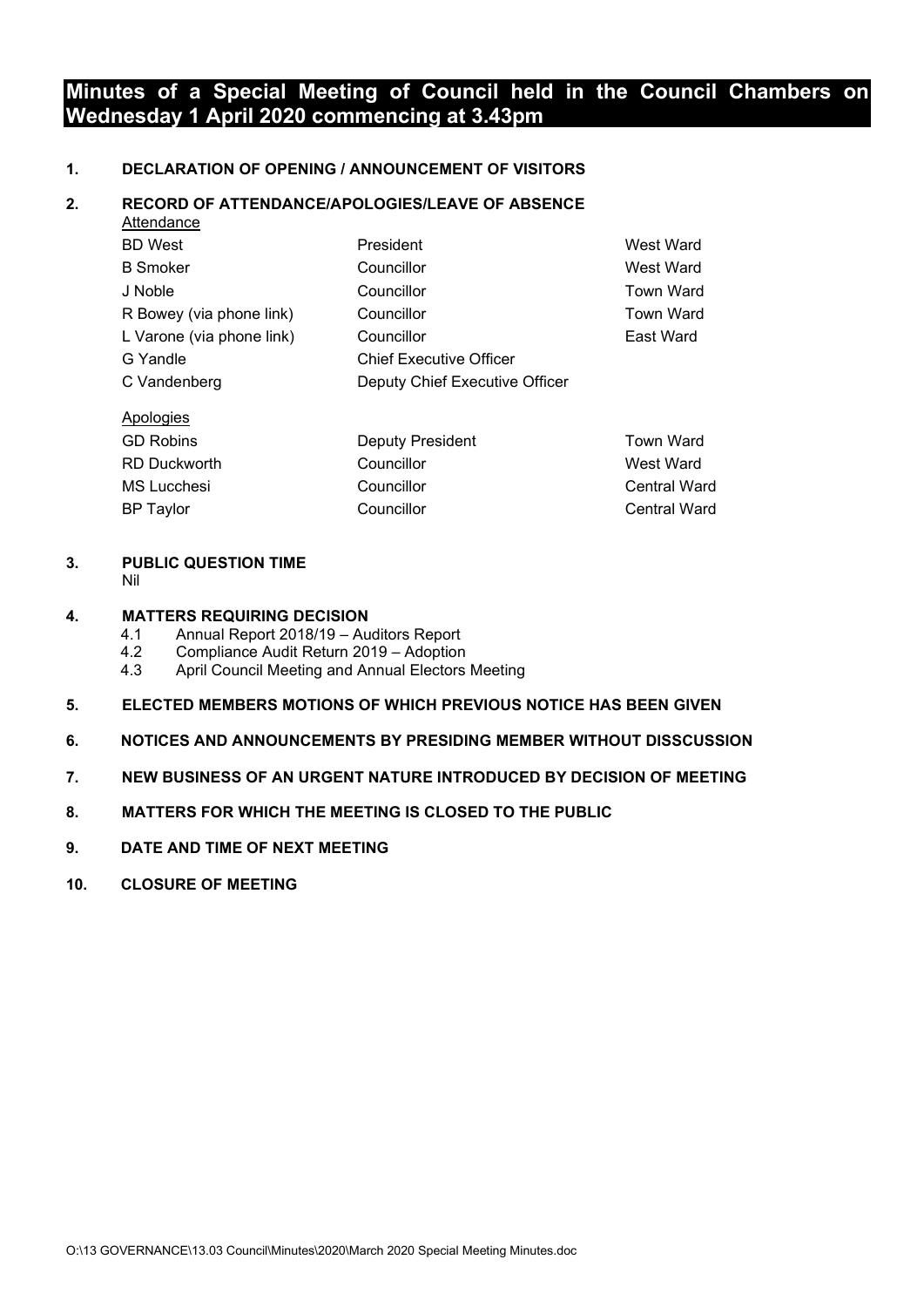### **4. MATTERS REQUIRING COUNCIL DECISION**

### **4.1 Annual Report 2018/19 – Auditors Report**

| <b>NAME OF APPLICANT:</b>          | DCEO.                                                                                                  |
|------------------------------------|--------------------------------------------------------------------------------------------------------|
| <b>RESPONSIBLE OFFICER:</b>        | <b>DCEO</b>                                                                                            |
| <b>FILE REFERENCE:</b>             | 12.05 Audit Return and Review                                                                          |
|                                    | <b>STRATEGIC REFERENCE/S:</b> Corporate Business Plan, Civic Leadership 4.1.1 a; CEO KRA 3.3 Financial |
|                                    | Management, 3.5 Integrated Planning                                                                    |
| <b>AUTHOR:</b>                     | CEO                                                                                                    |
| <b>DISCLOSURE OF INTEREST: Nil</b> |                                                                                                        |

#### **SUMMARY:**

The Shire of Kulin Annual Report 2018/19 has been audited by Councils Auditor, Byfields on behalf of Office of the Auditor General. The Auditor has provided the Independent Auditor's Report. It should be noted that no issues of inaccuracy or non-compliance with the Shire's Annual Financial Report for the year ended 30 June 2019 have been identified.

#### **BACKGROUND & COMMENT:**

Each year, as part of Council's audit process, an Independent Audit is undertaken to assess Council's Annual Financial Report and the legitimacy and accuracy of Council's accounts.

An Independent Audit Report is then produced by the Auditor and provided to the Chief Executive Officer, President and the Minister, Department for Local Government. The Report is included in Council's Annual Report. Any issues arising from the Independent Audit Report are to be investigated and action taken to resolve those issues.

Council's Auditor, Ms Leanne Oliver and the OAG representative Kien Neoh, will attend a teleconference at 3.00pm to discuss the audit report and take questions from Audit Committee members.

#### **FINANCIAL IMPLICATIONS:** Nil

**STATUTORY AND TOWN PLANNING IMPLICATIONS:** Nil **POLICY IMPLICATIONS:** Nil **STRATEGIC IMPLICATIONS:** Nil **COMMUNITY CONSULTATION:** Nil **WORKFORCE IMPLICATIONS:** Nil

#### **AUDIT & RISK COMMITTEE RECOMMENDATION TO COUNCIL:**

That the committee recommends to Council that the Auditors Report for the 2018/19 Financial Year be received and the accompanying management letter be noted. Questions arising from the Audit Report and management letter requiring action be addressed by the CEO. The Shire of Kulin Annual Report 2018/19 be received.

#### **VOTING REQUIREMENTS:**

Absolute majority required.

#### **SM01/0420**

**Moved Cr Bowey Seconded Cr Smoker that the Auditors Report for the 2018/19 Financial Year be received and the accompanying management letter be noted. Questions arising from the Audit Report and management letter requiring action be addressed by the CEO. The Shire of Kulin Annual Report 2018/19 be received.**

**Carried by Absolute Majority**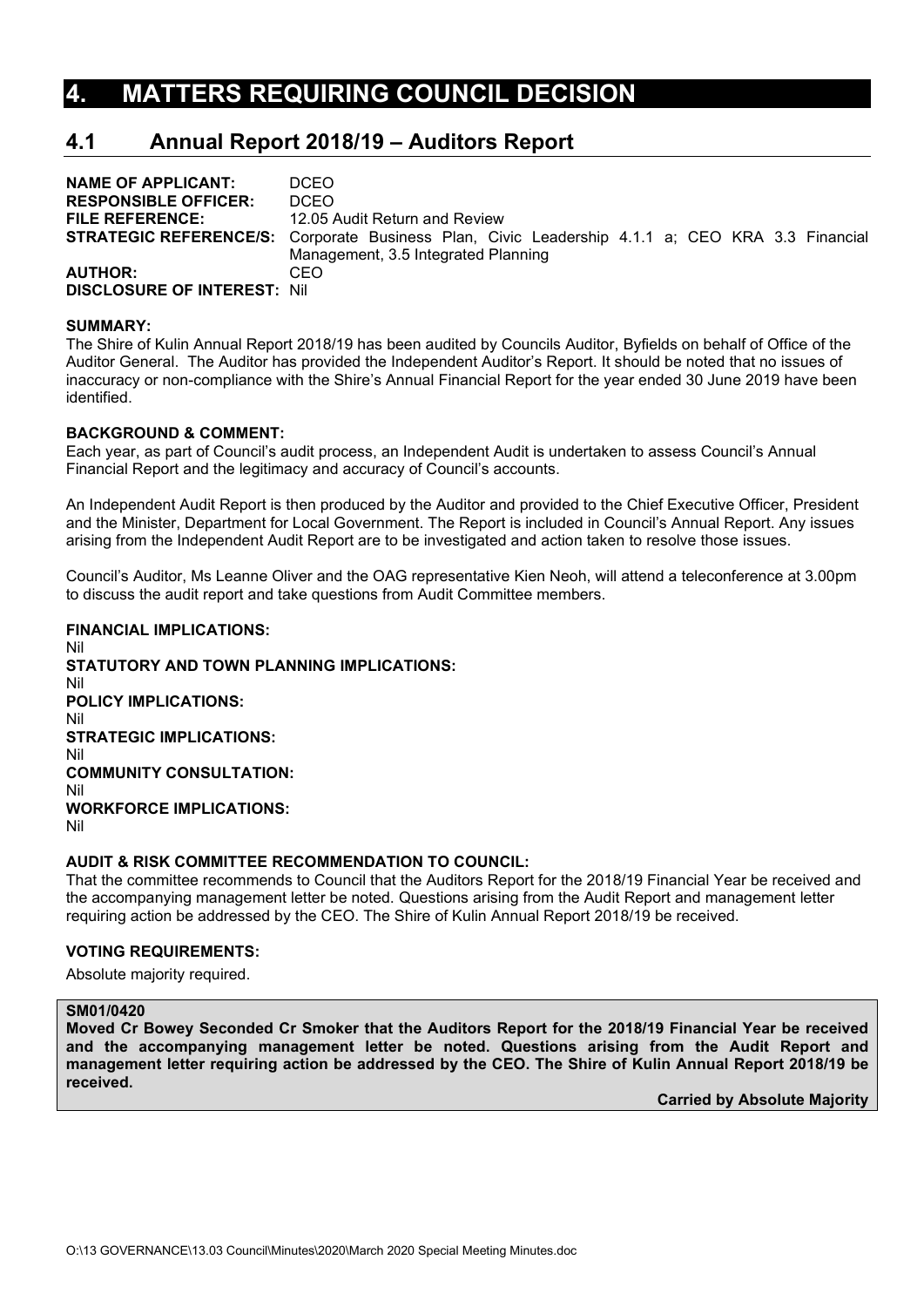### **4.2 Compliance Audit Return 2019 – Adoption**

**NAME OF APPLICANT:** CEO **RESPONSIBLE OFFICER:** CEO **FILE REFERENCE:** 04.02 Local Government Act & Returns **STRATEGIC REFERENCE/S:** CBP 4.1 Civic Leadership, 4.1.8 Compliance methods **AUTHOR:** CEO **DISCLOSURE OF INTEREST:** NIL

#### **SUMMARY:**

To present the Compliance Audit Return to the Audit and Risk Committee who adopt the report and make recommendation to Council.

#### **BACKGROUND:**

Each year all local governments across the State are required by legislation to undertake a compliance audit for the period 1 January to 31 December. This audit is performed against the requirements of the Compliance Audit Return prepared by the Department of Local Government covering the following business areas considered to be 'high risk':

- **Commercial Enterprises by Local Government;**<br> **Delegation of Power / Duty:**
- Delegation of Power / Duty;
- **Disclosure of Interest;**
- **Disposal of Property;**
- **Elections;**
- Finance;
- **Local Government Employees;**
- **•** Official Conduct: and
- Tendering for Providing Goods & Services

#### **COMMENT:**

The Audit and Risk Committee's consideration and endorsement of the Compliance Audit Return (addressing those areas identified as high risk) is required prior to the report being submitted to the Department of Local Government and Communities. A completed return for the year ended 31 December 2019 is due to the Department by the 31 March 2019.

Please note that the Risk and Audit Committee is required to review the completed CAR and report the results to the Council, prior to the CAR's adoption by Council and submission to the Department by 31 March 2020.

The Compliance Audit Return is attached for the Committee's and Council's consideration. Note the report was prepared by the CEO.

#### **STATUTORY IMPLICATIONS:**

Regulation 14 of the Local Government (Audit) Regulations 1996 provides:

(1) A local government is to carry out a compliance audit for the period 1 January to 31 December in each year.

(2) After carrying out a compliance audit the local government is to prepare a compliance audit return in a form approved by the Minister.

(3A) The local government's audit committee is to review the compliance audit return and is to report to the council the results of that review.

(3) After the audit committee has reported to the council under subregulation (3A), the compliance audit return is to be

- (a) presented to the council at a meeting of the council; and
- (b) adopted by the council; and
- (c) recorded in the minutes of the meeting at which it is adopted.

#### Regulation 15 provides that:

(1) After the compliance audit return has been presented to the council in accordance with regulation 14(3) a certified copy of the return together with —

- (a) a copy of the relevant section of the minutes referred to in regulation 14(3)(c); and
- (b) any additional information explaining or qualifying the compliance audit,
- (c) is to be submitted to the Executive Director by 31 March next following the period to which the return relates.

(2) In this regulation, certified in relation to a compliance audit return means signed by;

- (a) the mayor or president; and
- (b) the CEO.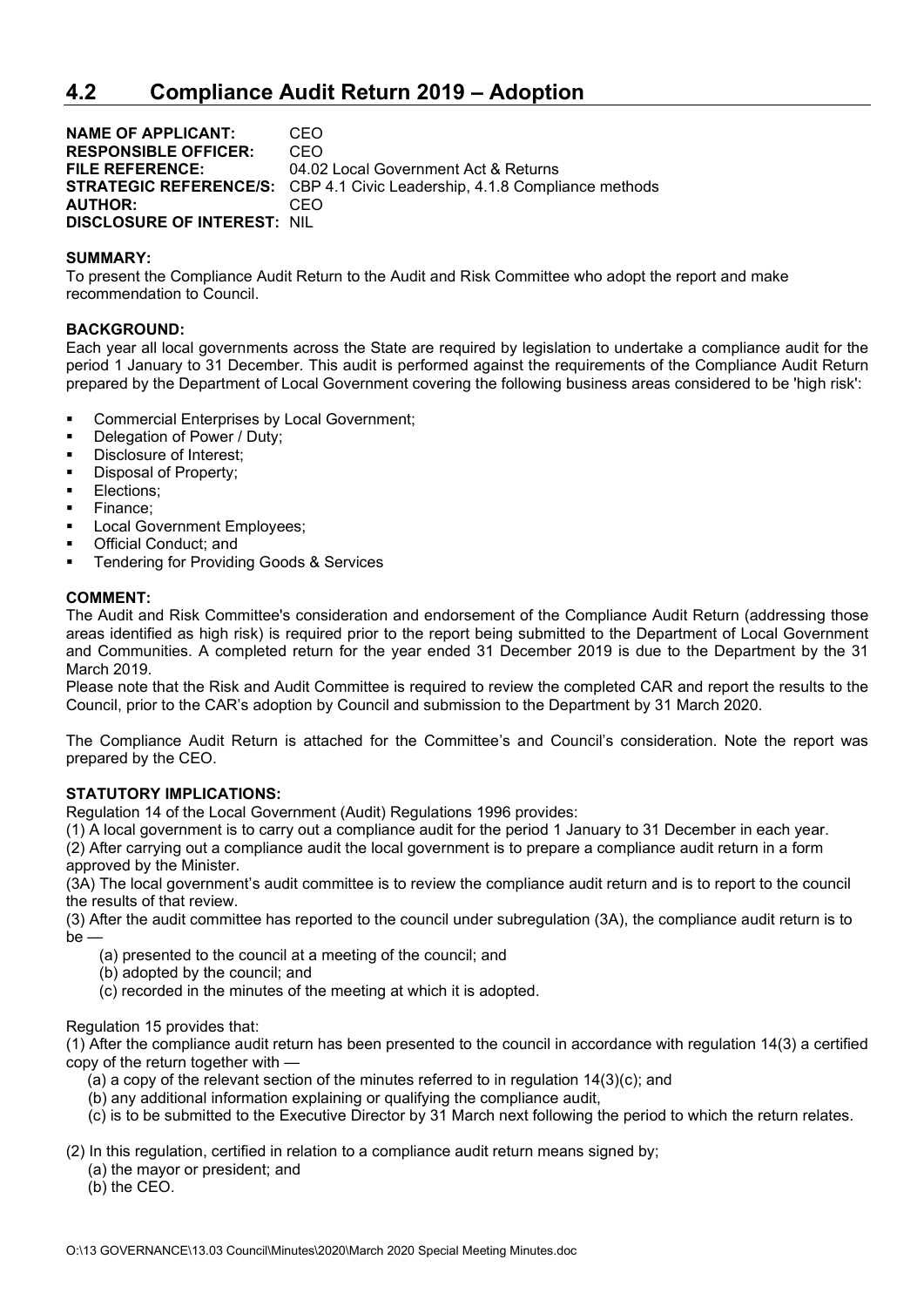**FINANCIAL IMPLICATIONS:** Nil **POLICY IMPLICATIONS:** Nil **COMMUNITY STRATEGIC PLAN IMPLICATIONS:** Nil

#### **AUDIT & RISK COMMITTEE RECOMMENDATION:**

That the Audit and Risk Committee recommend to Council that;

- 1. Note the recommendations and comments of the Audit Committee as detailed;
- 2. Council adopt the Compliance Audit Return 2019, as presented;
- 3. The Chief Executive Officer and the Shire President be authorised to sign the Compliance Audit Return 2019;
- 4. Endorse the return for submission to the Department of Local Government, Sport and Cultural Industries by 31 March 2020.

#### **VOTING REQUIREMENTS:**

Absolute Majority Required

#### **SM02/0420**

**Moved Cr Varone Seconded Cr Noble that Council;** 

**1. Note the recommendations and comments of the Audit Committee as detailed;**

- **2. Council adopt the Compliance Audit Return 2019, as presented;**
- **3. The Chief Executive Officer and the Shire President be authorised to sign the Compliance Audit Return 2019;**
- **4. Endorse the return for submission to the Department of Local Government, Sport and Cultural Industries.**

**Carried by Absolute Majority**

### **4.3 April Council Meeting & Annual Electors Meeting**

**NAME OF APPLICANT:** CEO **RESPONSIBLE OFFICER:** CEO **FILE REFERENCE:** 13.03 Governance **AUTHOR:** CEO **DISCLOSURE OF INTEREST:** Nil

#### **SUMMARY:**

Council is required to hold a general meeting of electors once every financial year. 14 days local public notice of the date, time, place and purpose of the meeting is to be given.

Council's next Ordinary meeting date is Wednesday 15 April 2020.

#### **COMMENT:**

Once the Annual Report for 2018/19 has been adopted by Council, then there will be the ability to hold the Annual Electors Meeting on the same day as the scheduled April Meeting.

Proposed to set the time and date for the Annual Electors Meeting to be 12 noon Wednesday 15 April 2020.

Alternatively, it may be worth considering a later date as there may be more information and decisions required regarding COVID-19. Please note that the latest date the Annual Electors Meeting can be held is Tuesday 28 April 2020.

Section 5.55 of the *Local Government Act 1995* requires the CEO to give local public notice of the availability of the annual report as soon as practicable after the report has been accepted by the local government.

### **FINANCIAL IMPLICATIONS:**

Nil

#### **STATUTORY AND TOWN PLANNING IMPLICATIONS:**

*Local Government Act 1995:*

- Section 5.27 Electors' general meetings
- Section 5.29 Convening electors' meetings
- Section 5.54 Acceptance of annual reports
- **Section 5.55 Notice of annual reports**